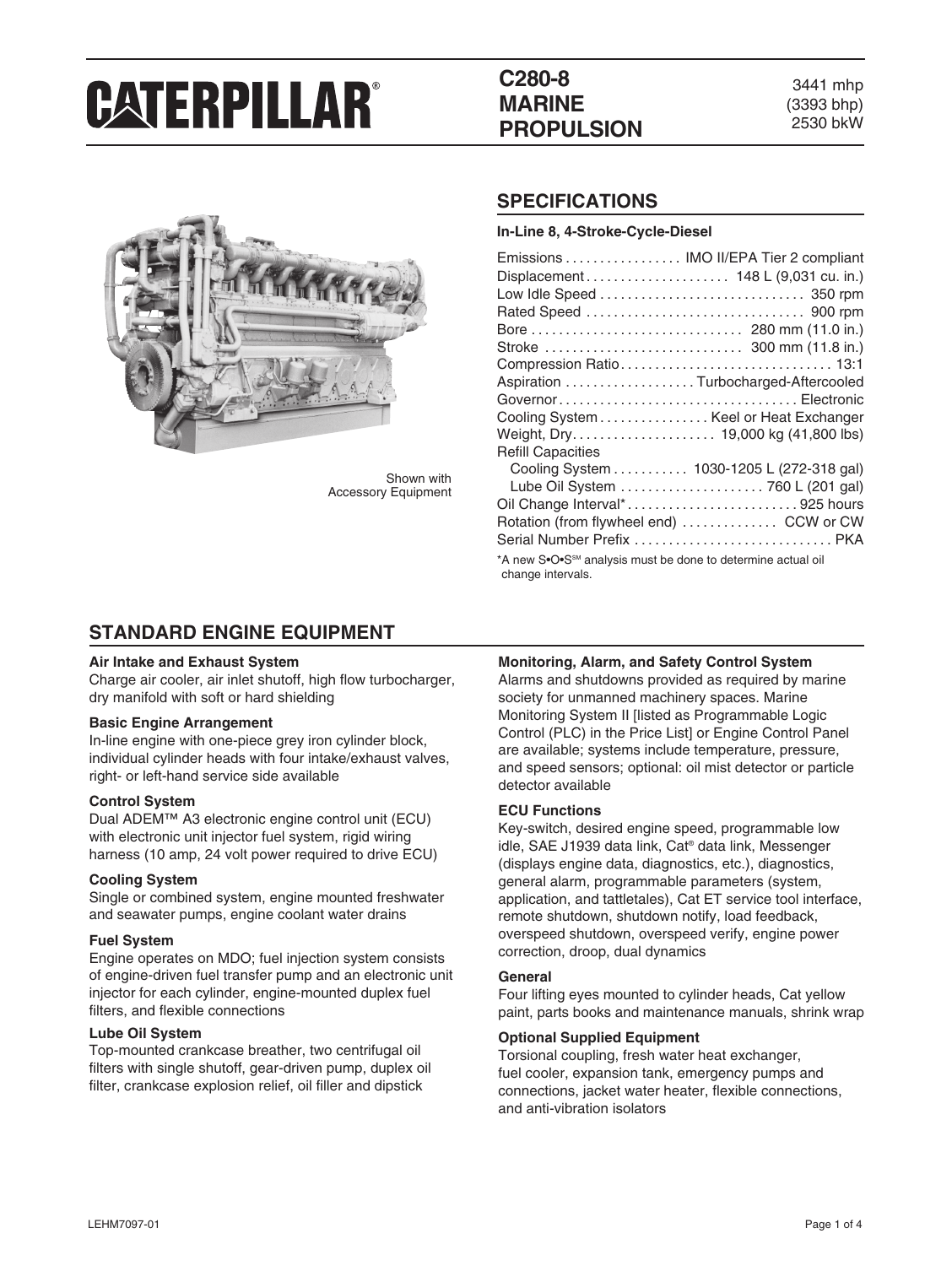**3441 mhp (3393 bhp) 2530 bkW**

### **MARINE ENGINE performance**

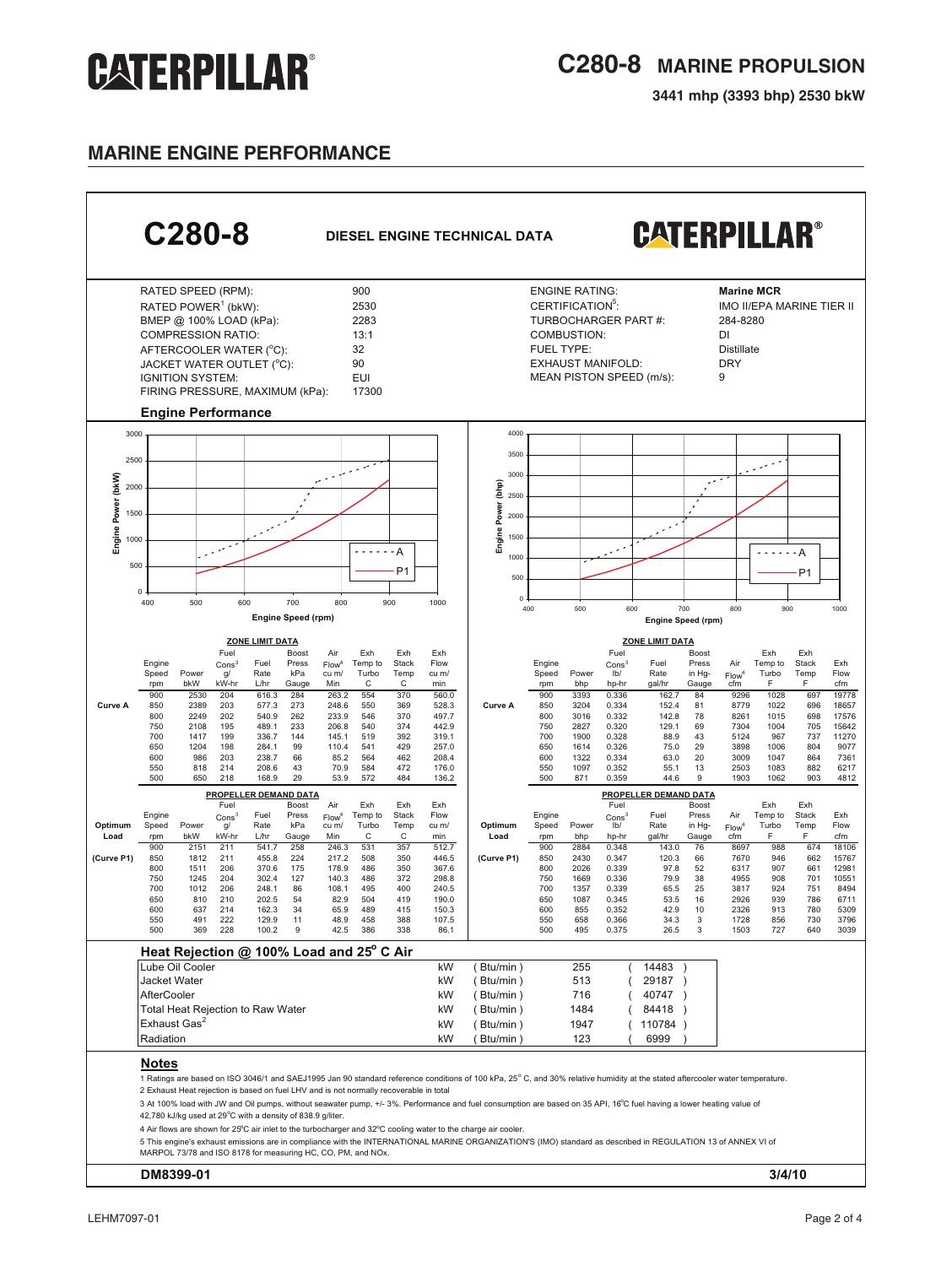**3441 mhp (3393 bhp) 2530 bkW**

# **engine dimensions**



| <b>Engine Dimensions</b> |         |           |  |
|--------------------------|---------|-----------|--|
| (1) Overall Length       | 4958 mm | 195.2 in. |  |
| (2) Overall Width        | 1804 mm | 71.0 in.  |  |
| (3) Overall Height       | 2648 mm | 104.2 in. |  |

Note: Do not use for installation design. See general dimension drawings for detail.

| <b>Engine Weights</b>                                                                                          |                            |                                |  |
|----------------------------------------------------------------------------------------------------------------|----------------------------|--------------------------------|--|
| <b>Engine Dry Weight</b>                                                                                       | 19,000 kg                  | 41,800 lb                      |  |
| <b>Shipped Loose Items</b><br><b>Torsional Coupling</b><br>Plate-Type Heat Exchanger<br>Instrument/Alarm Panel | 319 kg<br>420 kg<br>200 kg | 702 lb<br>$924$ lb<br>440 lb   |  |
| <b>Fluids</b><br>Lube Oil<br>Jacket Water<br>Heat Exchanger (FW, SW, LO)                                       | 691 kg<br>530 kg<br>70 kg  | 1,520 lb<br>1,166 lb<br>154 lb |  |